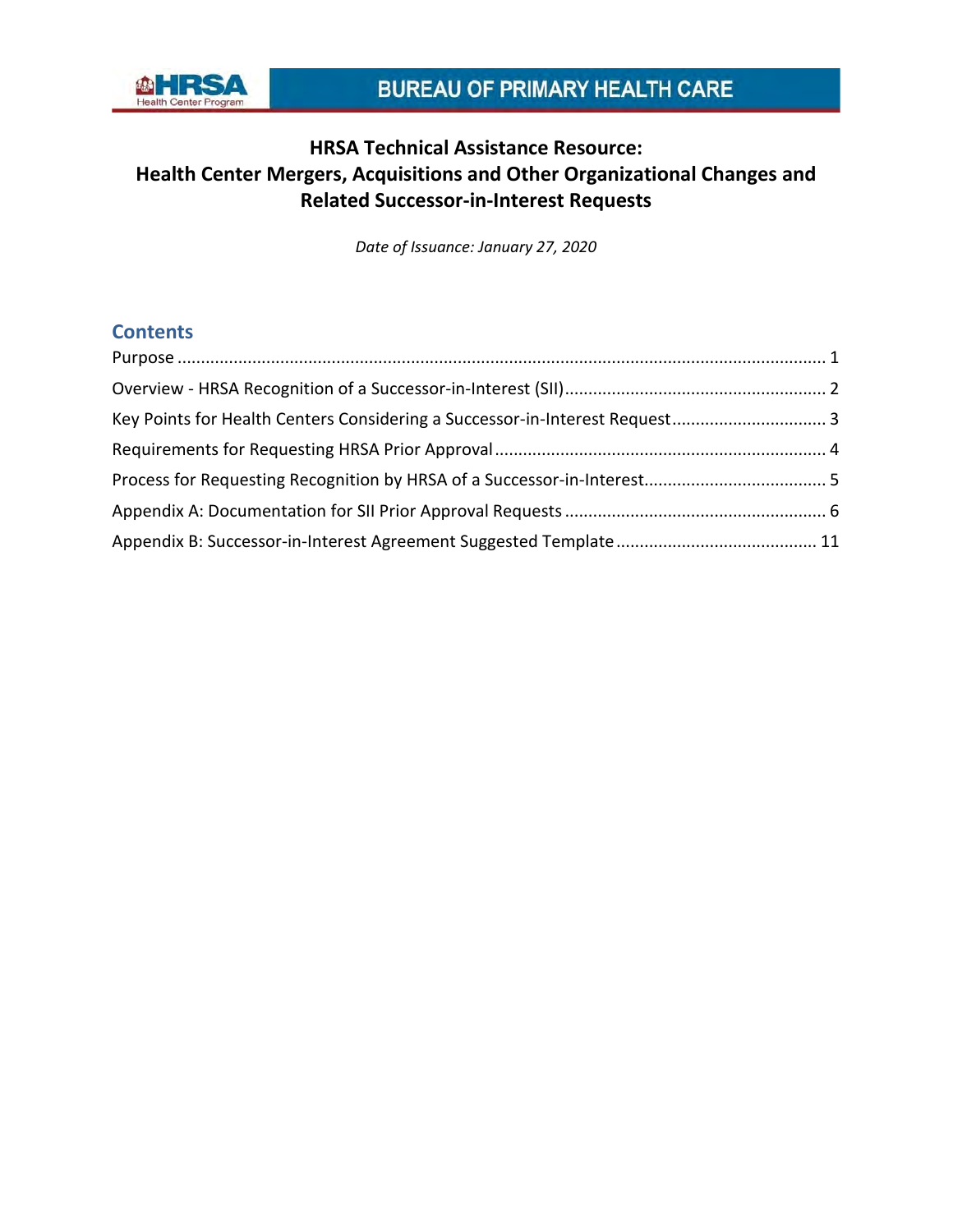### <span id="page-1-1"></span><span id="page-1-0"></span>**Purpose**

 $\overline{a}$ 

This technical assistance resource (TAR) outlines information for organizations funded under the Health Resources and Services Administration's (HRSA) Health Center Program that are considering changes to their organizational structure as a result of a merger<sup>[1](#page-1-2)</sup> (including acquisition or divestiture) or a legislative change (usually state or local). When these changes impact the HRSA Health Center Program award, the health center must submit a prior approval request to HRSA for recognition of a new Health Center Program award recipient, also referred to as the "Successor-in-Interest" (SII). This TAR describes information that health centers must provide in making such requests to HRSA. It also includes the review criteria and process HRSA will utilize in making decisions regarding these requests.

Decisions regarding changes to a health center's organizational or corporate status are the sole responsibility of the health center's governing board. In making these decisions, the board should carefully consider the impact of the changes on potential eligibility for continued Health Center Program funding.

This TAR provides clarifying information regarding U.S. Department of Health and Human Services (HHS) grants policy<sup>[2](#page-1-3)</sup> in relation to the Health Center Program. As such, it does not represent new policy, legal advice, or requirements.

This TAR only addresses the impact of organizational changes on awards made under the Health Center Program. It does not address other issues relating to an organization's legal responsibilities, nor does it address the impact on other federal awards the organization may hold from HRSA or agencies outside of HRSA.

## **Overview - HRSA Recognition of a Successor-in-Interest (SII)**

A health center that plans a change in organizational status that would be accompanied by a change in its rights and responsibilities (generally, as the result of a merger, acquisition or legislatively mandated change) may request HRSA approval of a SII.<sup>[3](#page-1-4)</sup>

Upon receipt of a formal request<sup>[4](#page-1-5)</sup> of such a change from the current awardee, HRSA will review the information provided for completeness and to ensure the eligibility and suitability of the organization. HRSA will seek clarification or additional information from the current awardee regarding the proposed SII as it deems necessary.

<span id="page-1-2"></span> $1$  A merger, for this purpose, is a legal action resulting in the unification of two or more legal entities. HHS Grants [Policy Statement, \(p. II-82\).](https://www.hrsa.gov/sites/default/files/grants/hhsgrantspolicy.pdf)

<span id="page-1-3"></span><sup>&</sup>lt;sup>2</sup> U.S. Department of Health and Human Services (HHS[\) Grants Policy Statement \(GPS\).](http://www.hrsa.gov/grants/hhsgrantspolicy.pdf)

<span id="page-1-4"></span><sup>&</sup>lt;sup>3</sup> Alternatively, a health center experiencing an organizational change may instead decide to relinquish its award (See 45 CFR 75.372 for further details regarding relinquishment also referred to as "voluntary termination" of awards) prior to the end of the project period or may choose to no longer compete for a subsequent project period without requesting recognition of a SII. In these instances, HRSA would typically announce a Service Area Competition to identify a new federal award recipient for the service area, for which any eligible organization may submit an application.

<span id="page-1-5"></span><sup>4</sup> This process is known as "Prior Approval" which is written consent or issuance of an award by the HHS Operating Division (OPDIV) in response to a written request from the recipient to incur a specific direct cost or take other action that requires such approval [45 CFR Part 75.308, Revision of budget and program plans].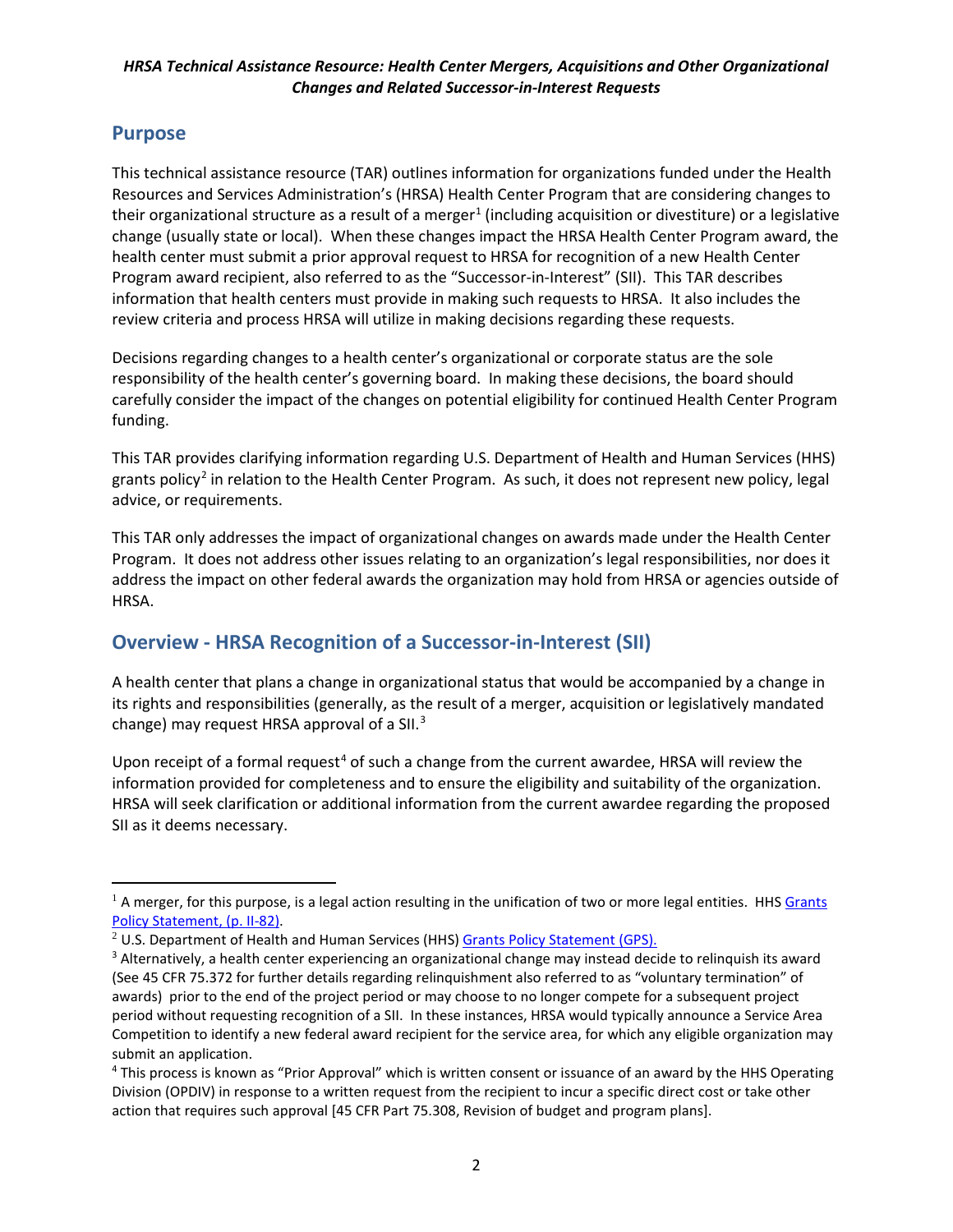HRSA may recognize a SII if it is consistent with the interests of the Health Center Program to ensure continuation of the awarded activities and when the proposed SII meets requirements for recognition by HRSA. A SII is not effective until it is approved by HRSA.

If HRSA approves a SII, the rights to and obligations under a Health Center Program award will be acquired by the new entity *incidental to the transfer of all of the assets of the recipient or the transfer of that part of the assets involved in the performance of the award* prior to the end of the current awardee's period of performance (project period).

Examples of the above-mentioned changes in health center organizational status include:

- A Health Center Program federal award recipient becomes the subsidiary of or is acquired by another organization;
- A Health Center Program federal award recipient merges with another organization to form an entirely new organization; or
- A state enacts a law that prohibits local health departments from providing direct patient care and establishes a new entity to fulfill that purpose.

When this change in award recipient involves the transfer of HHS awards, the procedures for recognizing a SII apply. Under HHS grant policy, a SII is a process whereby the rights to, and obligations of, the federal award are acquired **incidental to the transfer of all of the assets of the recipient or all the assets involved in the performance of the HHS award.** Indicators of a SII involve continuity of similar financial and administrative functions. These include but are not limited to:

- Substantial continuity of the same business operations;
- Use of the same plant/facility;
- Continuity of the work force;
- Similarity of jobs and working conditions; and
- Provision of similar products and services.

### *HRSA Recognition of Name Changes*

When a Health Center Program federal award recipient organization undergoes a name change, $1$  unaccompanied by a change in the rights and obligations of the organization as a federal award recipient, this would not support a request for recognition of a SII. Examples of such changes include a reorganization of a unit of city government that changes the name of the office that receives the Health Center Program federal award but does not change the Employer Identification Number (EIN) or a corporation that adopts a new corporate name, but continues to use the same EIN of the federal awardee.

In such situations, rather than a SII, the health center would submit a prior approval request via the HRSA Electronic Handbooks (EHBs), selecting "Other" for the type of prior approval submission, and indicating "Name Change" to obtain HRSA review and acknowledgement of these changes. In all cases, Health Center Program federal award recipients must maintain the approved scope of project. If a name change is accompanied by a change in the approved scope of project, these changes require additional approvals (e.g., a change in scope request for sites or services).

## <span id="page-2-0"></span>**Key Points for Health Centers Considering a Successor-in-Interest Request**

There are several areas a Health Center Program award recipient ("awardee") should consider prior to initiating a request for a SII as a result of an organizational change. These include but are not limited to:

 $\checkmark$  Has the current awardee confirmed that the organizational change would result in the rights to, and obligations of, the Health Center Program award being acquired **incidental to the transfer of**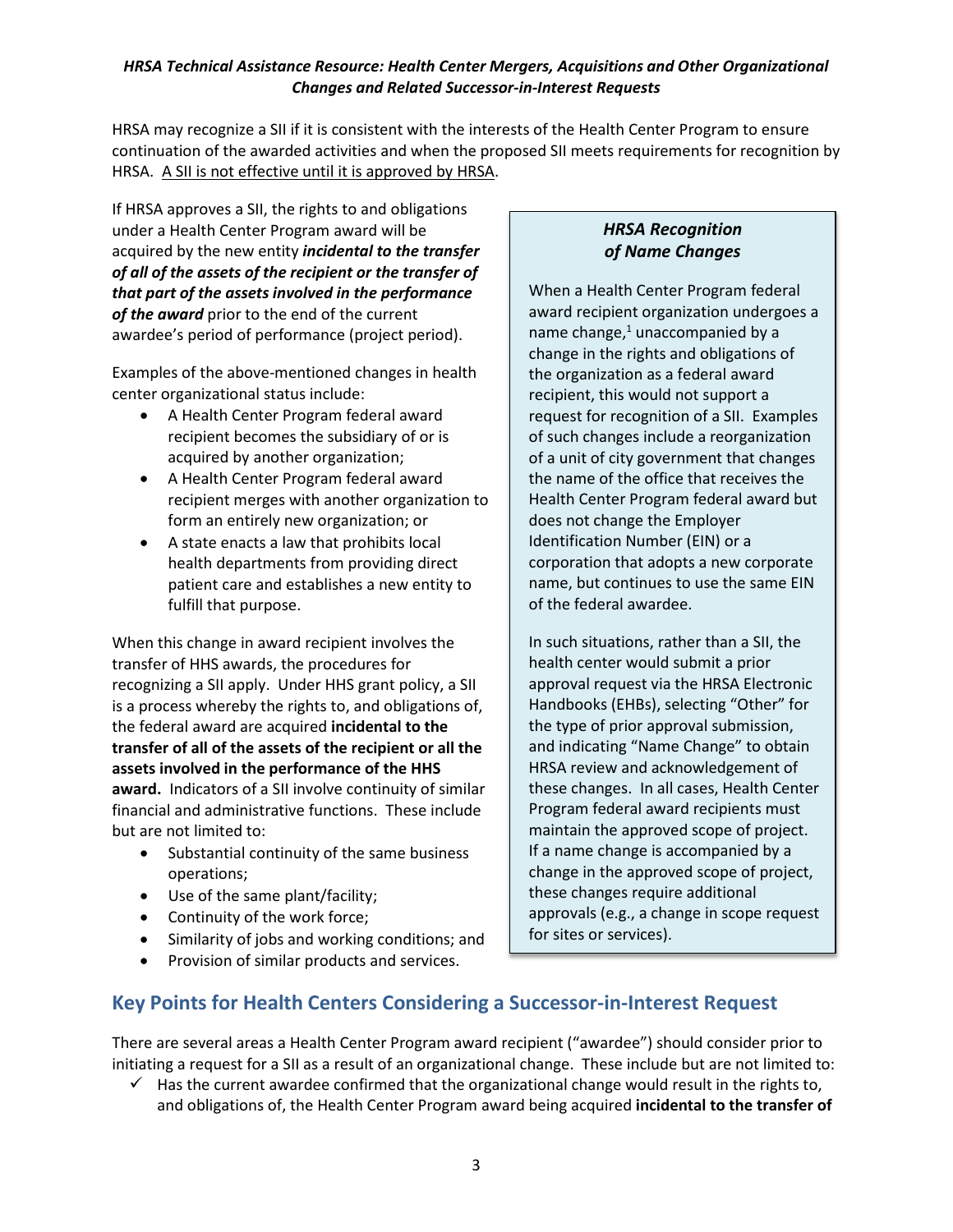#### **all of the assets of the recipient or all the assets involved in the performance of the award?**

- $\checkmark$  Has the current awardee discussed the possible SII request with HRSA well in advance of the effective date of the planned organizational change?Have both organizations considered the timing of this transaction and are the organizations prepared to submit a complete and responsive SII prior approval request for review by HRSA **at least six month) prior to the proposed effective date of the organizational change?**
- $\checkmark$  Have the governing boards of both organizations agreed to the merger or acquisition, as well as the intention to apply for a SII?
- $\checkmark$  Have both organizations fully assessed the financial consequences/impact of the potential SII? In particular, have the organizations assessed whether all assets and liabilities associated with the Health Center Program project will be assumed by the SII organization?
- $\checkmark$  Is the current (relinquishing) awardee able to ensure that it will carry out its Health Center Program scope of project until the SII is approved by HRSA?
- $\checkmark$  Is the proposed SII (acquiring/new) organization eligible for Health Center Program funding and compliant with Health Center Program requirements?
- ✓ Is the proposed SII (acquiring/new) organization able to carry out the approved scope of project of the current awardee (e.g., provide services to the approved service area(s), target population(s), overall patient capacity, location of sites, availability of services, overall access)?
- $\checkmark$  Have both organizations demonstrated their consideration and understanding of the other obligations, requirements, and impact of the proposed changes to the Health Center Program federal award (e.g., maintaining or increasing the number of patients served, Uniform Data System (UDS) and other reporting requirements, supplemental award requirements, and impacts on 340B Drug Pricing Program participation, National Health Service Corps (NHSC) providers, Federal Tort Claims Act (FTCA) coverage)?<sup>[5](#page-3-1)</sup>
- $\checkmark$  Have legal counsel for both organizations reviewed the acquisition/merger and prepared relevant documents to address key considerations (e.g., Federal Interest, impact on any other HRSA federal awards)?

## <span id="page-3-0"></span>**Requirements for Requesting HRSA Prior Approval**

HHS grants policy requires that Health Center Program award recipients submit a written prior approval request<sup>[6](#page-3-2)</sup> to HRSA for any change in organizational status for which the award recipient is seeking HRSA recognition of another awardee or new organization as a SII.

#### **Prior to submission of any formal requests for such changes, Health Center Program awardees are encouraged to contact both their designated Project Officer and Grants Management Specialist to discuss the process and details of the potential change.**

The current Health Center Program awardee must submit a complete request for a SII via the Prior Approval module in the EHBs. HRSA will review all prior approval SII requests to ensure the eligibility and suitability (see Appendix A for details) of the SII organization and will notify the current awardee of the outcomes (approval or disapproval) of this review.

 $\overline{a}$ 

<span id="page-3-1"></span><sup>5</sup> For additional information on the impact of relinquishing the Health Center Program federal award on FTCA coverage, please review the Health Center FTCA Policy Manual available at:

<span id="page-3-2"></span>[https://bphc.hrsa.gov/sites/default/files/bphc/ftca/pdf/ftcahcpolicymanualpdf.pdf.](https://bphc.hrsa.gov/sites/default/files/bphc/ftca/pdf/ftcahcpolicymanualpdf.pdf)<br><sup>6</sup> See "Prior Approval Requirements" section of the [HHS GPS](http://www.hrsa.gov/grants/hhsgrantspolicy.pdf) (pg. II-49).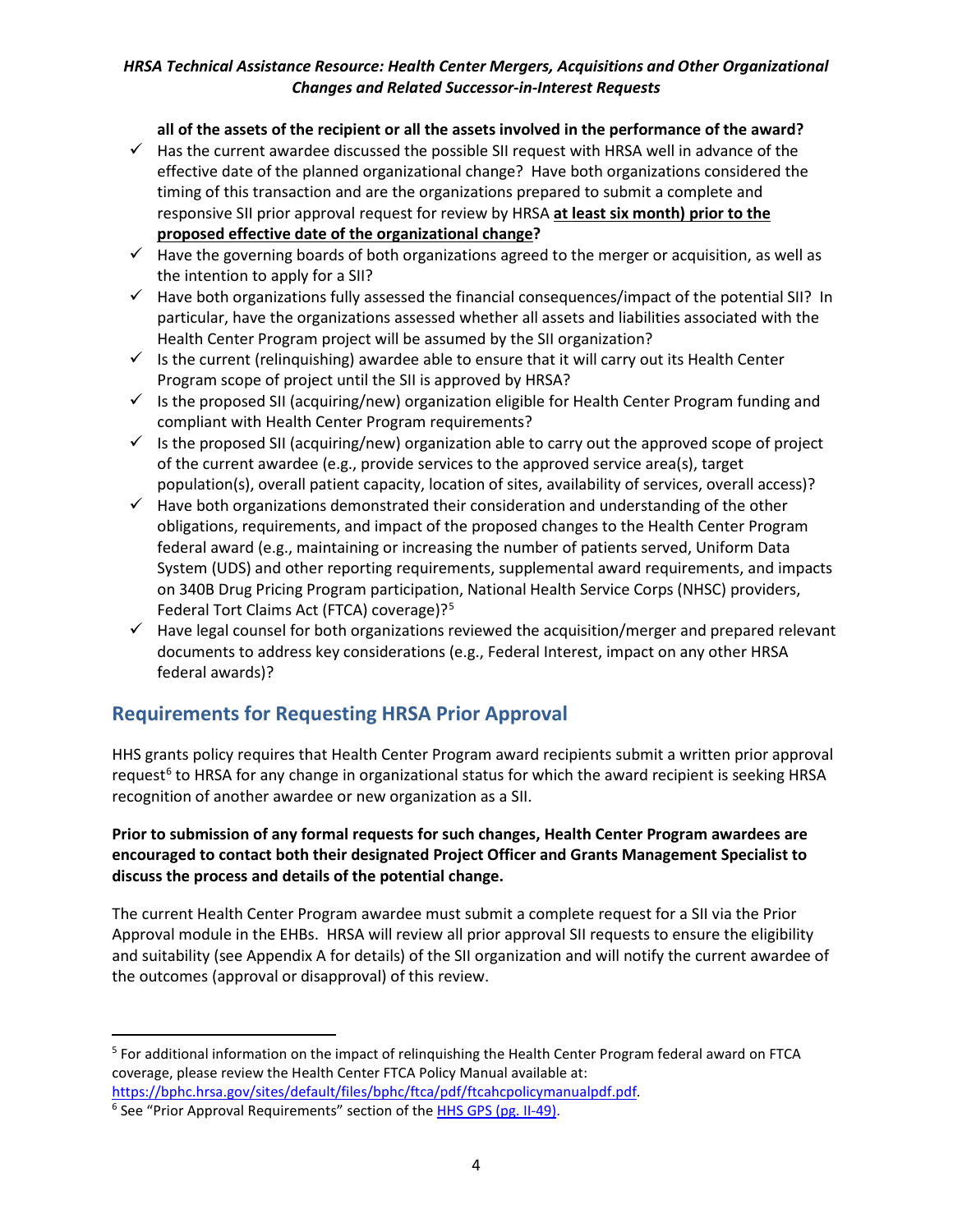Notification or requests for a change in award recipient through recognition of a SII that are submitted to HRSA via email or requested via phone, rather than in the EHBs, will not be considered. If HRSA approves the prior approval request and recognizes the new organization as the SII, HRSA will transfer the Health Center Program federal award, including all associated rights and obligations, to the new organization.

## <span id="page-4-0"></span>**Process for Requesting Recognition by HRSA of a Successor-in-Interest**

- 1. **Pre-submission consultation**. The current Health Center Program awardee should contact both the designated Project Officer and Grants Management Specialist to discuss the process and details of any potential organizational changes **at least six months prior to the proposed effective date of the organizational change to ensure adequate time for review by HRSA** of the formal prior approval request for recognition of the SII.
- 2. **Request for HRSA approval of a SII**. The current awardee must submit a formal written request for approval of the transfer of the federal award to the proposed SII organization, in the form and manner described in **Appendix A** and consistent with any additional policy guidance from HRSA. The request must, among other things, indicate the current awardee's unconditional relinquishment of the Health Center Program federal award and agreement to complete certain required award closeout actions.
- 3. **SII Criteria**. The proposed SII organization must provide documentation showing that it meets HRSA's criteria for recognition as a SII under the Health Center Program. Specifically that it:
	- I[s eligible](https://bphc.hrsa.gov/programrequirements/compliancemanual/chapter-1.html#titletop) to receive the federal award (i.e., the organization is a private non-profit entity or public agency);
	- Will acquire all of the assets of the current awardee or all the assets involved in the performance of the Health Center Program award; and
	- Will carry out the full scope of project as approved by HRSA under the previous federal award, inclusive of the approved service sites, services, providers, service area(s), and target population(s).
- 4. **HRSA review and approval of SII**. If the organization is eligible to be recognized as the SII, HRSA will then assess whether the proposed documentation meets HRSA's criteria for recognition of a SII. *See Appendix A for details on HRSA's review criteria.*
- 5. **Transfer of Award to SII**. If HRSA approves the prior approval request, the Health Center Program federal award will be transferred to the SII. If the SII is a new organization, not previously funded under the Health Center Program, HRSA will determine the length of the project period. If the SII is a current Health Center Program award recipient, the project period will align with the most recently approved project period for the federal award recipient that has been recognized as the SII.
- 6. **Documentation**. HRSA will retain all documentation regarding this approval process in the grant file in the EHBs.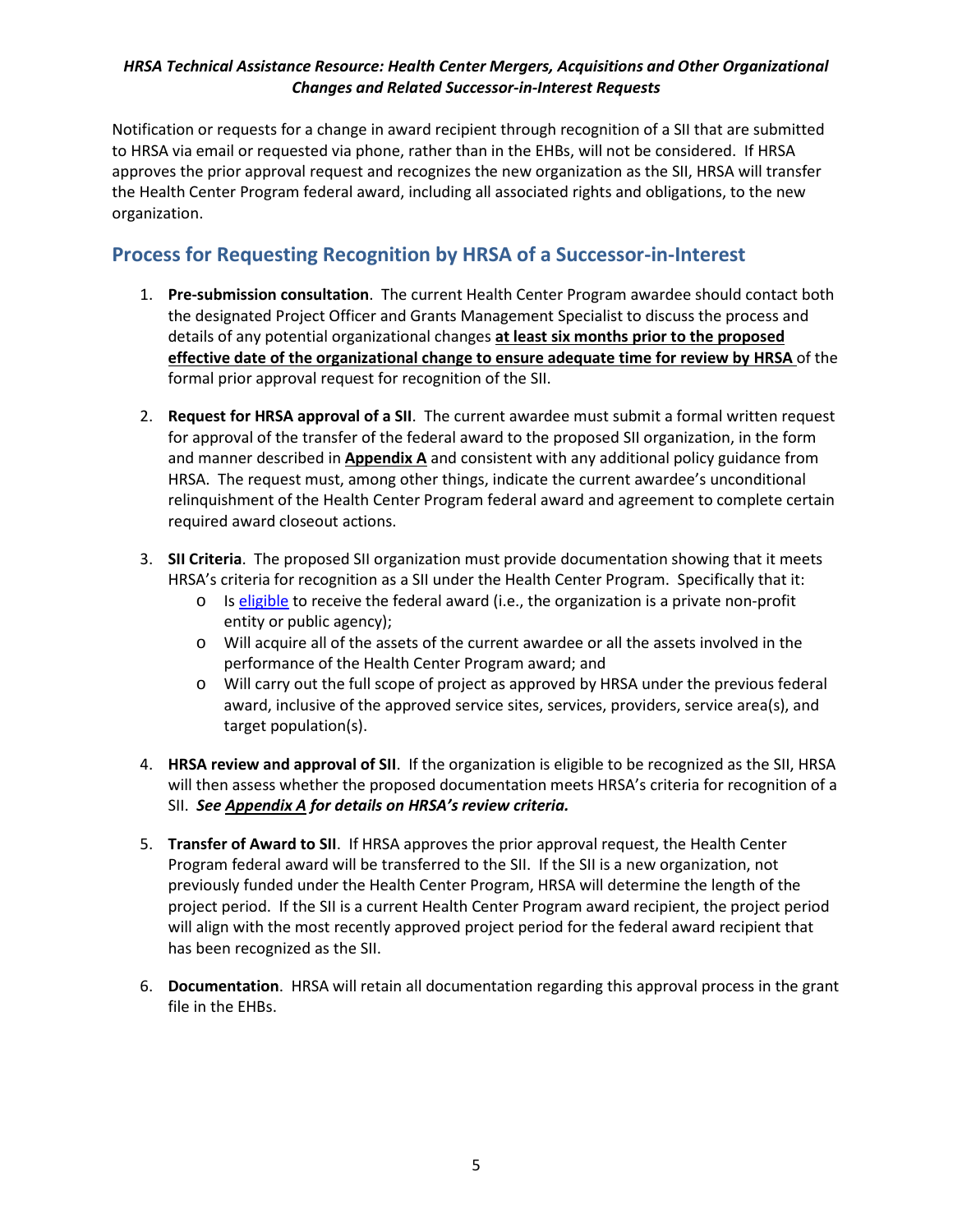## **Appendix A: Documentation for SII Prior Approval Requests**

<span id="page-5-0"></span>HHS requires that Health Center Program award recipients undergoing an organizational change submit a prior approval request to HRSA for recognition of a SII. This Appendix describes the information that is required to be submitted as part of such requests.

**Prior to submission of any formal requests for such changes, Health Center Program awardees are encouraged to contact both their designated Project Officer and Grants Management Specialist to discuss the process and details of the potential change.**

#### **Funding will not be awarded to the proposed transferee/SII organization until all reviews and approvals have been completed by HRSA.**

The current Health Center Program award recipient and the proposed SII must submit the following items as part of a complete prior approval request in the EHBs.

#### **Current Recipient/Transferor Organization**

- 1) **Statement of Relinquishment signed by the Authorizing Official for the award.** This statement must include the following:
	- Health Center Program (H80) Award Number.
	- The name and address of the federal award recipient.
	- Name of the current Chief Executive Officer (CEO)/Executive Director (ED)/Project Director (PD) (i.e., the Authorizing Official in the EHBs or identified on the most recent Notice of Award).
	- Confirmation that the rights to, and obligations of, the Health Center Program award are proposed to be acquired by the transferee organization incidental to the transfer of all of the assets of the current award recipient or all the assets involved in the performance of the Health Center Program award.
	- The effective date of the requested relinquishment (which must be a date PRIOR to the current project period end date).
	- Acknowledgement of the federal award recipient's intent to end its Health Center Program project and related Health Center Program (H80) federal award support, and to relinquish all claims to any unobligated funds remaining in the federal award, all claims to any future support of the project, and all federal benefits associated with receipt of Health Center Program award funds.
	- A list of any other non-Health Center Program (H80) federal awards (from HRSA or other HHS agencies) for which the organization is the federal award recipient that would also transfer to the proposed SII.
	- Any information related to Federal Interests created through HRSA awards, including Federal Interests arising from capital awards.
		- SF-429 Real Property Status Report.
		- A list of all items of non-expendable personal property (equipment) costing \$5,000 or more purchased in whole or in part with Health Center Program (H80) federal awards and all other federal awards to be transferred as applicable (e.g., capital awards, awards from other HRSA Bureaus/Offices).
		- SF-428 Tangible Personal Property Report.
	- A list of any amounts to be refunded to HHS/HRSA due to disallowed costs identified by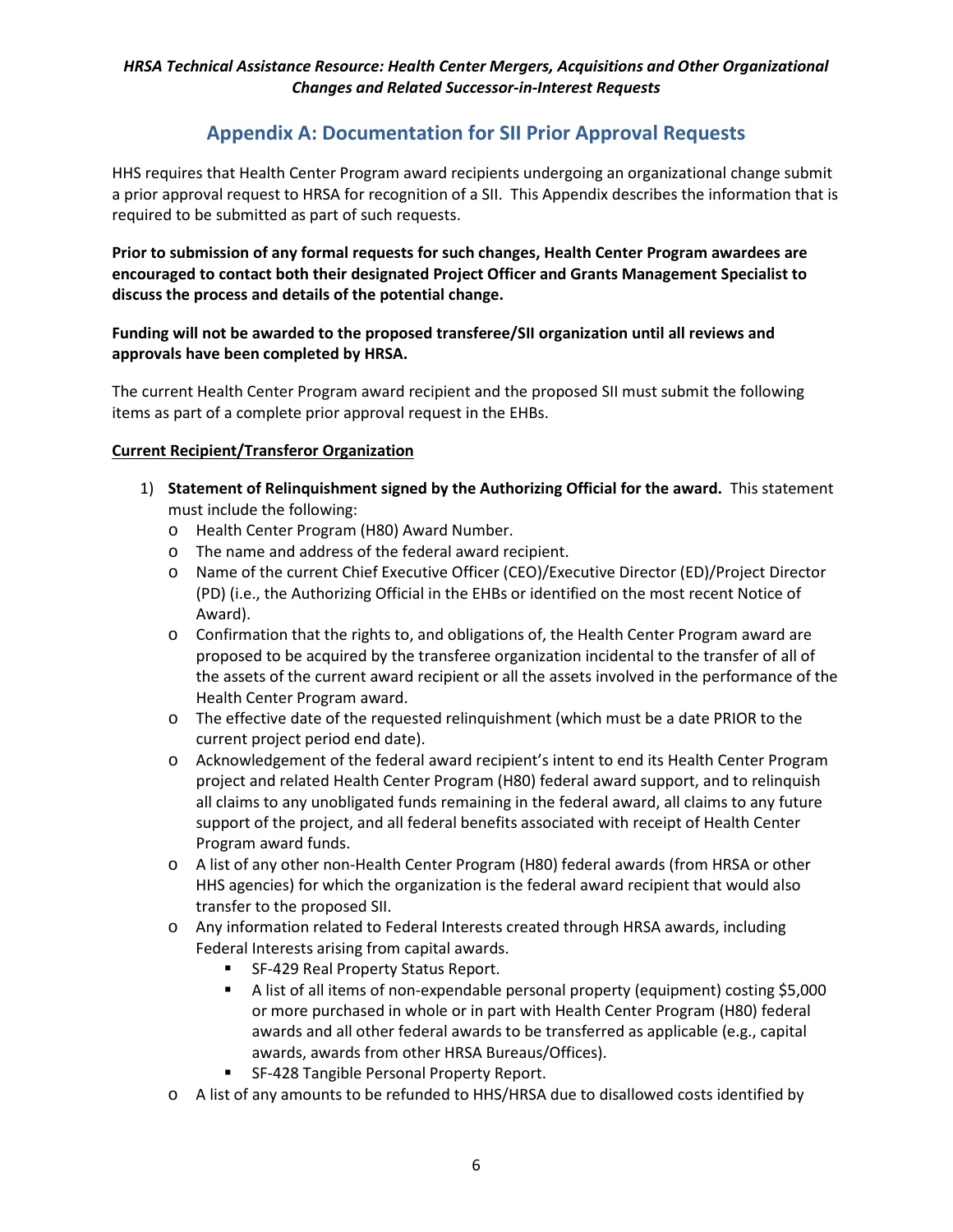HRSA, as well as questioned costs identified by an audit or other review.

- The anticipated unexpended balance as of the relinquishment date under the Health Center Program (H80) federal award, signed by the federal award recipient's Chief Financial Officer and CEO/ED/PD.
- Other documentation as needed by HRSA to confirm the details of the planned organizational change.
- 2) **Governing Board Approval.** A written statement or board meeting minutes signed by the chair of the Health Center Program award recipient's governing board, documenting discussion and approval to relinquish the Health Center Program (H80) federal award and to seek approval for the transfer to the proposed SII of all of the organization's assets and liabilities (or all of the assets and liabilities involved in the performance of the Health Center Program award), along with any other pertinent supporting documentation. *Note:* In cases where the federal award recipient is a public entity/agency with a co-applicant governing board, the co-applicant governing board of the health center may also submit documentation related to the relinquishment. However, as the federal award recipient of record is the public entity/agency, HRSA's final decision regarding the relinquishment and any SII recognition will be based on the request of the public entity/agency.
- 3) **Completed Federal Financial Report (FFR).**The FFR must show total expenditures and obligations from the start of the current budget period through the budget period/ period end date proposed by the current federal award recipient.

#### **Proposed SII/Transferee Organization**

The organization requesting to become the SII for the Health Center Program federal award (transferee/SII organization) must submit all documentation listed below. If the transferee/SII organization is a current Health Center Program award recipient, it must submit all of the following items via a prior approval request in the EHBs. If the transferee/SII is not a current Health Center Program awardee, it must submit all documentation below via an email or letter to the HRSA Project Officer and Grants Management Specialist of the current awardee. The request (via the EHBs, email, or letter) must include all of the following documentation:

- 1) **Draft Successor-in-Interest Agreement/Statement.** The draft SII agreement/statement from both organizations must stipulate that the transfer will be completed in accordance with applicable law(s) and that the agreement has been approved by the governing boards of both organizations (i.e., the board of the current Health Center Program federal award recipient and the board of the proposed transferee/SII organization). *See suggested template in Appendix B*, *which may be adapted by awardees for this action.*
- 2) **Eligibility**. *Only applicable if the potential SII organization/transferee is a newly-created entity (e.g., the merger of two awardees into a newly formed entity) or is not a current Health Center Program federal award recipient*. Documentation of the organization'[s eligibility](https://bphc.hrsa.gov/programrequirements/compliancemanual/chapter-1.html#titletop) to receive the Health Center Program award (i.e., status as a public or non-profit private entity).
- 3) **Health Center Program Requirements**. Documentation that the proposed SII organization is currently in compliance with al[l Health Center Program requirements.](https://bphc.hrsa.gov/programrequirements/compliancemanual/introduction.html)
	- a. If the transferee/SII organization is a current Health Center Program federal award recipient, HRSA will review its current compliance status based on the approved Service Area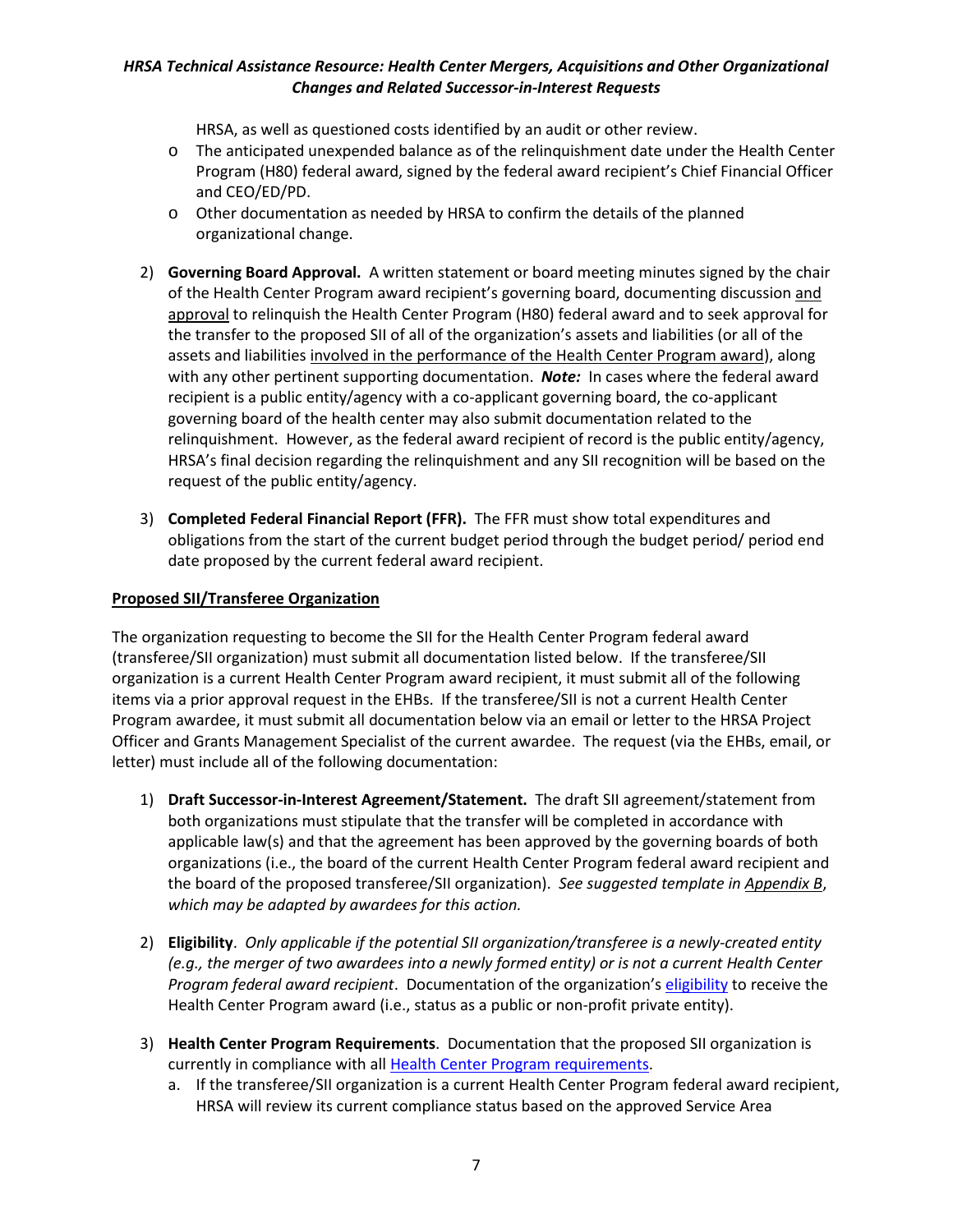Competition application, outstanding conditions of award, and/or the most recent [Operational Site Visit.](https://bphc.hrsa.gov/programrequirements/svprotocol.html) If the federal award transfer is approved, HRSA may also conduct additional site visits to confirm the operational status of sites/services for the newly acquired service area(s).

- b. If the transferee/SII organization is not a current Health Center Program federal award recipient, the organization may be required to submit additional information to demonstrate compliance with Health Center Program requirements and HRSA may verify compliance through an [Operational Site Visit.](https://bphc.hrsa.gov/programrequirements/svprotocol.html)
- 4) **Biographical Sketches**. Biographical sketches for the CEO/ED/PD (if not already on file for existing federal award recipients) and/or biographical sketches for any proposed new CEO/PD.

#### 5) **Scope of Project Assurance and Documentation**.

- a. A statement assuring that the proposed transferee/SII organization will:
	- Carry out the approved scope of project of the relinquishing award recipient consistent with its approved Service Area Competition application, including a description of the facilities, staffing, and other resources available to carry out the project;
	- Patient targets. If the transferee/SII organization is a Health Center Program awardee, the patient target of the relinquishing awardee will be added to the patient target of the transferee/SII organization;
	- Complete all reporting requirements including but not limited to annual UDS and periodic supplemental award reporting; and
	- Assess any impact on 340B Drug Pricing Program participation, NHSC staff, FTCA coverage, and reimbursement as a Federally Qualified Health Center (FQHC) under Medicare, Medicaid, and Children's Health Insurance Program (CHIP).
- b. Complete[d Form 5A Services Provided and Form 5B Service Sites.](http://www.bphc.hrsa.gov/programrequirements/scope.html)
- 6) **Letter of Intent to Accept**. The proposed transferee/SII organization's letter of intent to accept the continuation of the federal award to carry out the scope of work being transferred, including accepting the funding level provided by HRSA (based on the completed FFR).
- 7) **SF 424 Cover Page**. A completed *[Application for Federal Assistance \(SF-424\)](http://www.grants.gov/web/grants/forms/sf-424-family.html#sortby=1)*, which must include the transferee/SII organization's Entity Identification Number (EIN) and Data Universal Numbering System (DUNS) number.
- 8) **Budget.** A completed *Budget Information for [Non-Construction Programs \(SF-424A\)](http://www.grants.gov/web/grants/forms/sf-424-family.html#sortby=1)* and a Line Item Budget Justification.
- 9) **Equipment**. If applicable, a detailed list of any equipment purchased with funds from the Health Center Program federal award and all other federal awards, if applicable, that will be transferred to the proposed transferee/SII organization. (Note that inclusion of this list indicates acceptance of title to the equipment.) - Correlates with *SF-428 Tangible Personal Property Report.*
- 10) **Property**. If applicable, a detailed list of any property purchased or renovated with HRSA funds that will be transferred to the transferee/SII organization - Correlates with *SF-429 Real Property Status Report.*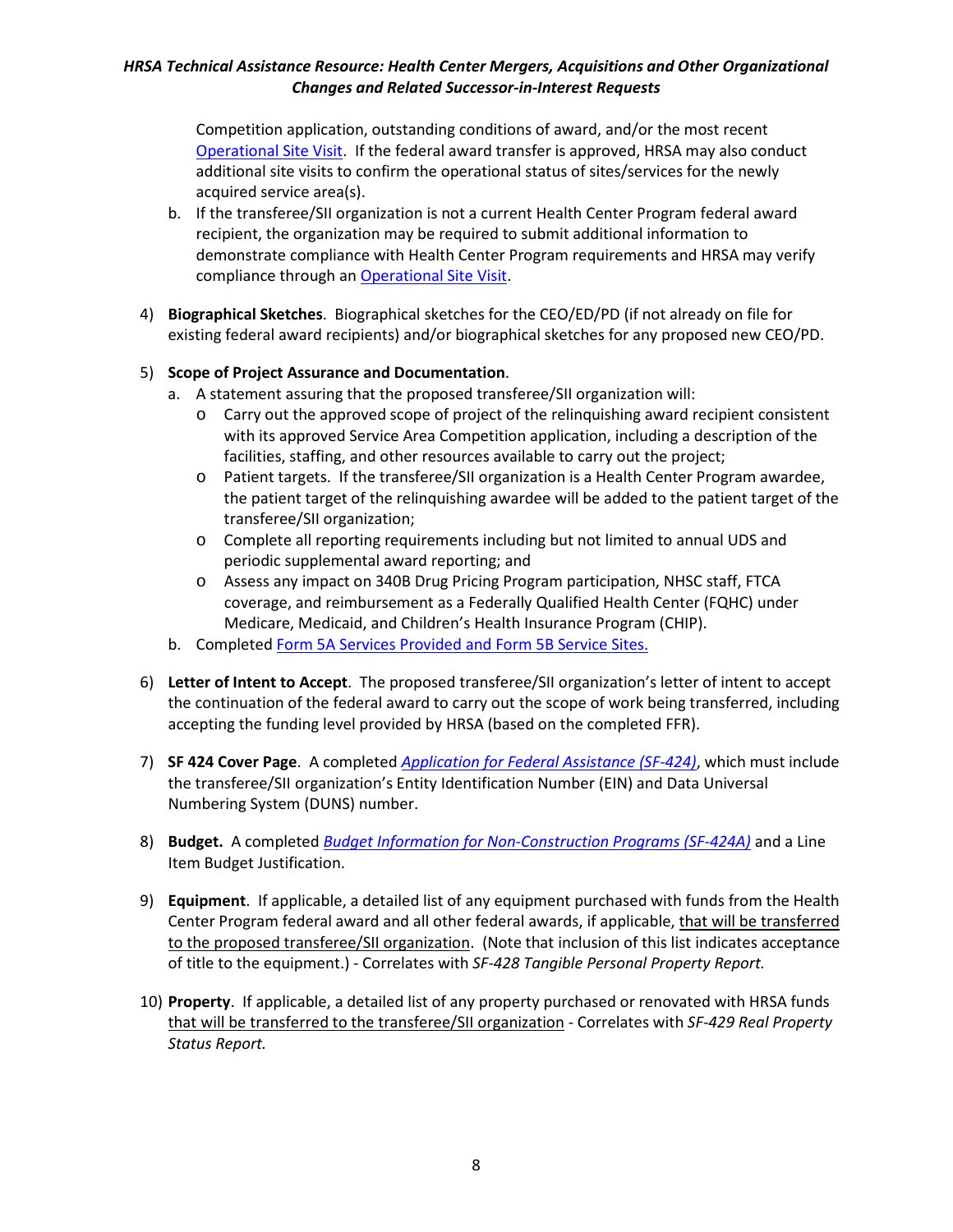- 11) **Project-Specific Assurances**. Any Health Center Program required project-specific assurances, verifications, or lobbying forms (if not already on file for existing Health Center Program federal award recipients).
- 12) **Contact Information**. A contact list for the Project Director, Business Official, and Authorizing Official, including their prefix, name, physical address, e-mail address, and phone number.
- 13) **Record Modification Request**. A request that HRSA modify its records to reflect the transferee/SII organization as the Health Center Program federal award recipient for this award.

#### **BOTH Current Health Center Program Federal Award Recipient (Transferor) AND Potential SII organization/Transferee.**

The following documents must be received before HRSA can consider whether it will accept the current award recipient/transferor's relinquishment and recognize the proposed SII:

- 1) **Legal Opinion or Attestation**. An opinion or attestation by legal counsel(s) for the transferor and the transferee/SII organization that the transfer was properly completed in accordance with applicable law and the effective date of the transfer.
- 2) **Articles of Incorporation**. A properly authenticated copy of the certificate and articles of incorporation of the transferee/SII organization if such corporation was formed to receive the assets involved in the performance of the Health Center Program federal award.
- 3) **Asset Transfer Instrument**. A properly authenticated copy of the instrument that transfers the assets such as a bill of sale, certificate of merger, or decree of court.
- 4) **SII Agreement**. An original copy of the final, signed, and notarized Successor-in-Interest Agreement/Statement for HRSA signature that stipulates that the transfer will be properly completed in accordance with applicable law and that the agreement has been approved by the governing boards of both organizations (current Health Center Program federal award recipient/transferor and proposed transferee/SII organization).

*For additional information on submission requirements, please review the detailed list of key action steps and documents in the sections below and also see: "Changes in Organizational Status," (pg II-82) at [http://www.hrsa.gov/grants/hhsgrantspolicy.pdf.](http://www.hrsa.gov/grants/hhsgrantspolicy.pdf)* 

#### **HRSA**

HRSA will provide guidance throughout the process. HRSA will review the documents and information provided for completeness and to ensure the eligibility and suitability of the transferee/SII organization. HRSA will specifically review the documents submitted from both organizations to assess and determine:

- 1) The proposed transferee/SII organization's eligibility, plan for substantial continuity of the same Health Center Program project operations, and compliance status, including a review of the transferee/SII organization by HRSA's Division of Financial Integrity (DFI).
- 2) The transfer, on its face and as supported by the opinion or attestation by counsel for the transferor and transferee/SII organization, was completed in accordance with applicable law(s).
- 3) Any conditions, terms, and reporting requirements that may need to be applied to the transferee/SII organization's Health Center Program award.
- 4) If any property issues/Federal Interest exists and appropriate next steps regarding any Federal Interest with the transferee/SII organization.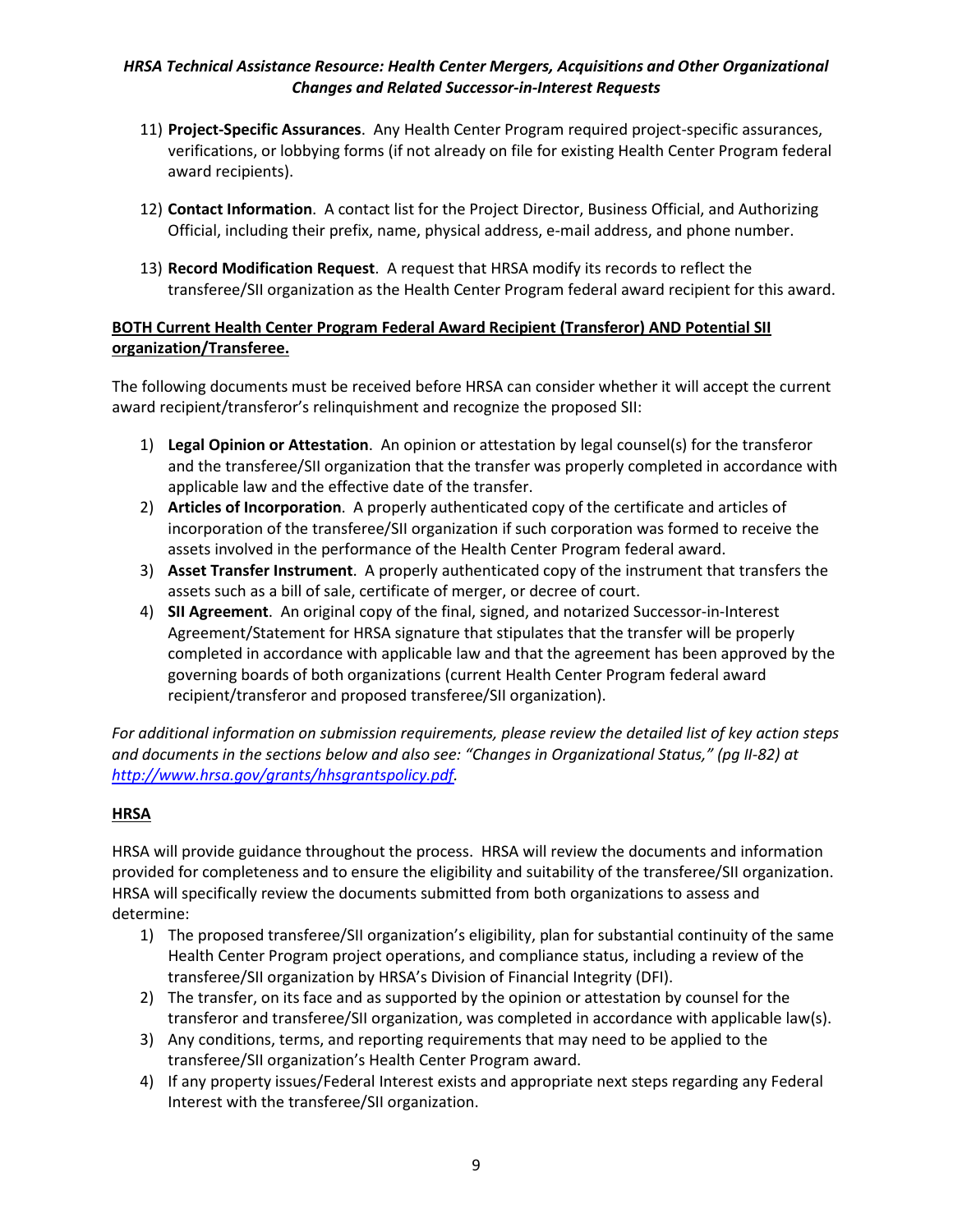- 5) If applicable, how all liabilities associated with the Health Center Program project have been properly liquidated or will be assumed by the transferee/SII organization.
- 6) If any outstanding unallowable costs from the Health Center Program recipient/transferor relinquishing the award will need to be addressed by the transferee/SII awardee.
- 7) Whether HRSA will perform an Operational Site Visit in connection with the prior approval request for transfer/SII (which may occur prior to or immediately after approval of the transfer/SII, depending on the circumstances).
- 8) The timing of the de-obligation of funds from the current Health Center Program federal award recipient/transferor and the award of funds to the transferee/SII organization.
- 9) The alignment of future Service Area Competitions with the transferee/SII organization's project period end date, as appropriate.
- 10) Whether the proposed transferee/SII organization is listed as an excluded party in the System for Award Management (at SAM.gov) or has any issue of past performance or ethics listed in the Federal Awardee Performance and Integrity Information System (FAPIIS).

**NOTE:** HRSA may also request and review any new or amended documents in order to complete the review of the request for transfer of the federal award to a proposed SII organization.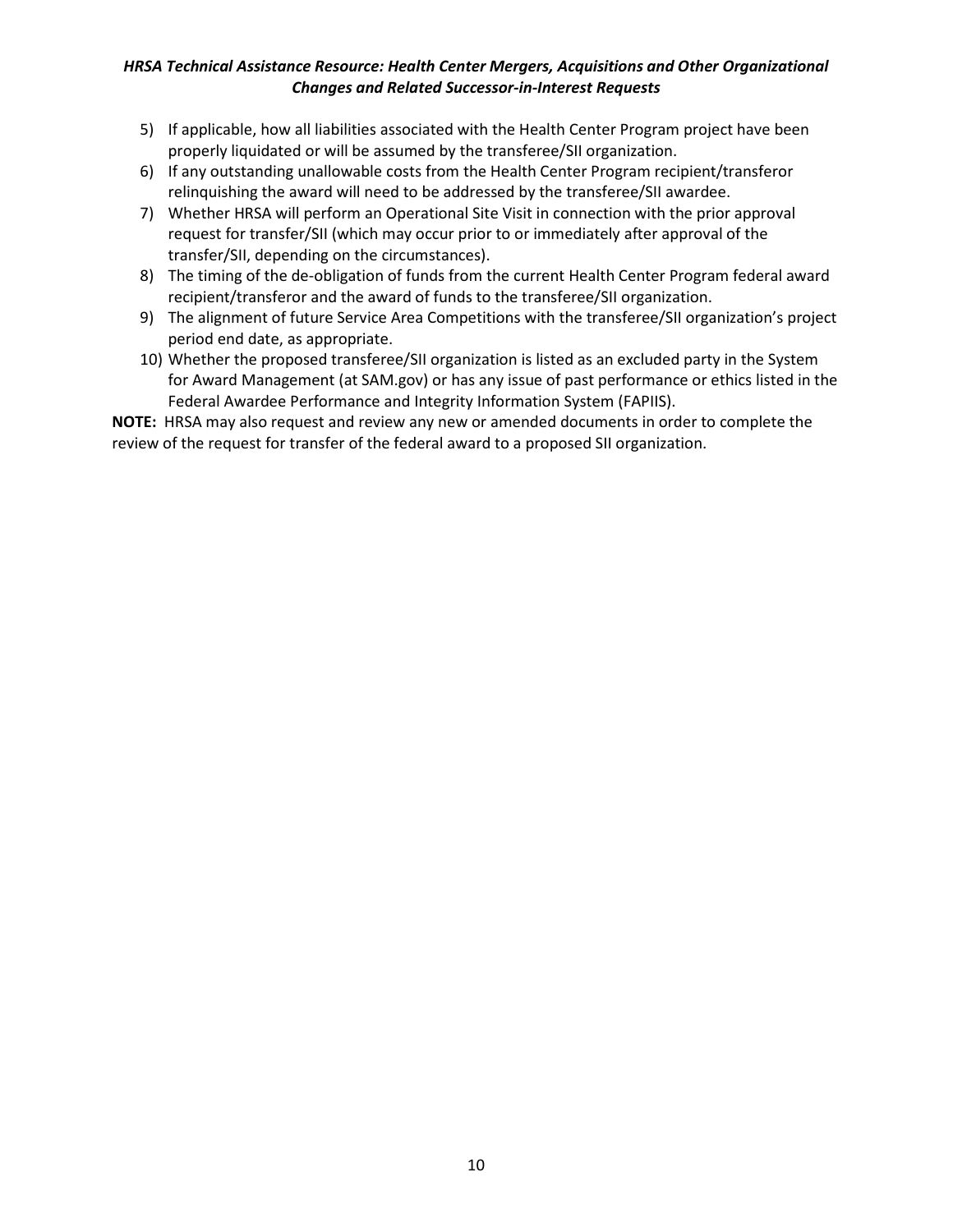### **Appendix B: Successor-in-Interest Agreement Suggested Template**

<span id="page-10-0"></span>

| THIS AGREEMENT, entered into as of the day of the gas and between                                                                        |                             |
|------------------------------------------------------------------------------------------------------------------------------------------|-----------------------------|
| the                                                                                                                                      | , a corporation duly        |
| organized and existing under the laws of the State of The State of Theorem 2011 and existing under the laws of the State of Theorem 2013 |                             |
| $in$ $\blacksquare$<br>, (hereafter referred to as the "Transferor");                                                                    |                             |
| the                                                                                                                                      | , a corporation duly        |
| organized and existing under the laws of the State of                                                                                    | , with its principal office |
| in                                                                                                                                       |                             |
| (hereafter referred to as the "Transferee"); and the Health Resources and Services                                                       |                             |
| Administration (HRSA) and appropriate modifications to this agreement in the following<br>paragraphs).                                   |                             |

### WITNESSETH THAT

WHEREAS, the Health Resources and Services Administration (HRSA) represented by its Grants Management Officer, has made certain grants to the Transferor, as set forth in the attached list marked "Exhibit A" to this Agreement and incorporated herein by reference; and the term "grants" as hereinafter used means the above-referenced grant(s) and/or cooperative agreement(s), including modifications thereto, heretofore made between the HRSA, represented by its Grants Management Officer(s) and the Transferor (whether or not performance and payment have been completed and releases executed, if the HRSA or the Transferor has any remaining rights, duties, or obligations thereunder), and including modifications thereto hereafter made between the HRSA and the Transferee; WHEREAS, effective \_\_\_\_\_\_\_\_\_\_\_\_, 20\_\_\_\_, the Transferor assigned, conveyed, and transferred to the Transferee certain assets (Exhibit A) now in the possession of the Transferor funded in whole or in part with federal funds;

WHEREAS, by virtue of said agreement, conveyance, and transfer, the Transferee will assume all the duties, obligations, and liabilities of the Transferor under the listed grants;

WHEREAS, the Transferee is in a position to fully perform said grants, and such duties and obligations as may exist under said grants;

WHEREAS, it is consistent with the HRSA interest to recognize the Transferee as the successor party to the grants; and

WHEREAS, there has been filed with HRSA the evidence of the said assignment, conveyance, or transfer;

NOW, THEREFORE, in consideration of the premises, the parties hereto agree as follows: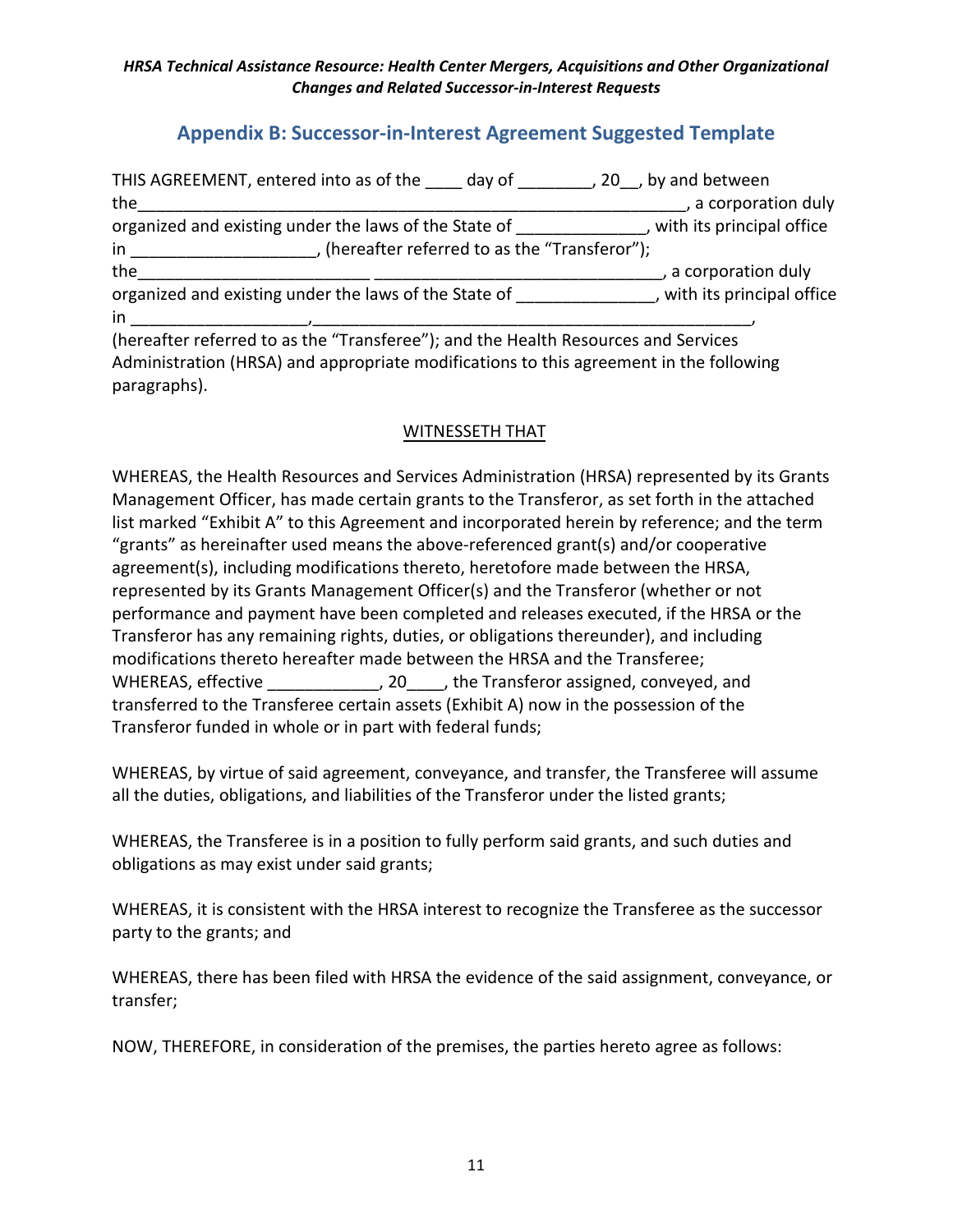1. The Transferor does hereby release and discharge the HRSA from, and does hereby waive, all claims, demands, and rights against those organizations which it now has or may hereafter have in connection with said grants, except any allowable costs incurred in the performance of said grants prior to the transfer of said grants to

\_\_\_\_\_\_\_\_\_\_\_\_\_\_\_\_\_\_\_\_\_\_\_\_\_\_\_\_\_\_\_\_\_\_\_\_\_\_\_\_\_\_\_\_\_\_\_\_\_\_\_\_\_\_\_\_\_\_\_\_\_\_\_\_\_\_\_\_\_

on , 20 .

- 2. The Transferee hereby assumes responsibility for, be bound by, and agrees to comply with the terms and conditions of said grants and governing policies and regulations of HRSA and the Department of Health and Human Services.
- 3. The Transferee agrees to accept reimbursement for indirect costs, upon the basis of, and subject to rates negotiated with the Department of Health and Human Services or other cognizant federal agency, as applicable.
- 4. The Transferee agrees to ratify and confirm all actions heretofore taken by the Transferor with respect to continuation grants on and after  $\qquad \qquad$ , 20 $\qquad$ , with the same force and effect as if the action had been taken by the Transferee.
- 5. The HRSA acting on behalf of the Department of Health and Human Services hereby recognize(s) the Transferee as the Transferor's successor-in-interest in and to said grants. The Transferee hereby becomes entitled to all the interest of the Transferor in and to said grants in all respects as if the Transferee were the original party to said grants. The terms "grantee" as used in said grants shall be deemed to refer to the Transferee rather than the Transferor.

IN WITNESS WHEREOF, each of the parties hereto has executed this Agreement as of the date and year first above written.

| <b>Health Resources and Services Administration</b>                                                 |
|-----------------------------------------------------------------------------------------------------|
|                                                                                                     |
|                                                                                                     |
|                                                                                                     |
|                                                                                                     |
| [TRANSFEROR]                                                                                        |
|                                                                                                     |
|                                                                                                     |
|                                                                                                     |
|                                                                                                     |
| [TRANSFEREE]                                                                                        |
|                                                                                                     |
|                                                                                                     |
| Date: $\frac{1}{\sqrt{1-\frac{1}{2}}\sqrt{1-\frac{1}{2}}\sqrt{1-\frac{1}{2}}\sqrt{1-\frac{1}{2}}}}$ |